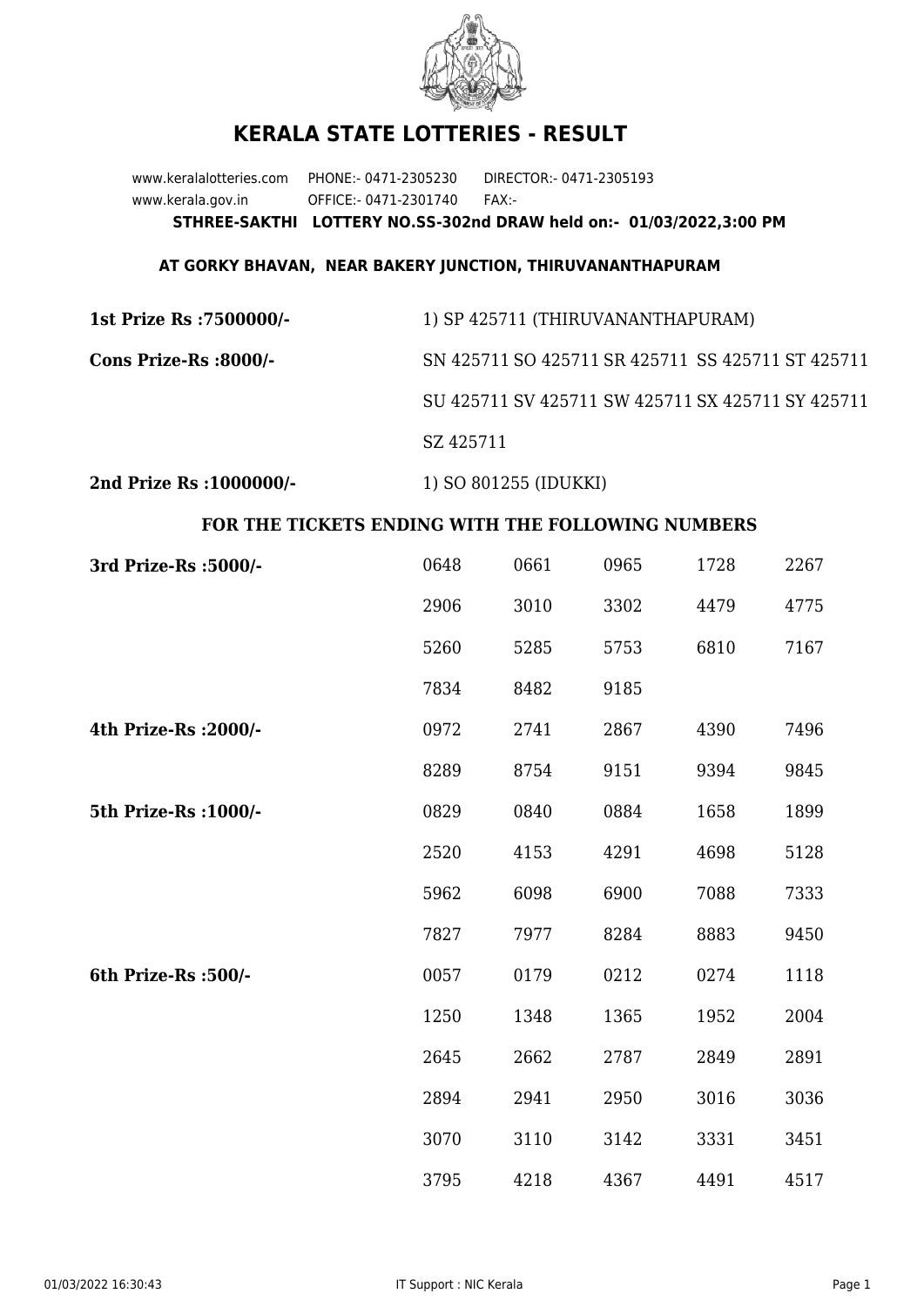|                      | 4665 | 4916 | 5300 | 5460 | 5849 |
|----------------------|------|------|------|------|------|
|                      | 6274 | 6530 | 6556 | 7232 | 7241 |
|                      | 7405 | 7729 | 7732 | 8130 | 8239 |
|                      | 8411 | 8562 | 8783 | 9079 | 9100 |
|                      | 9593 | 9780 |      |      |      |
| 7th Prize-Rs : 200/- | 0000 | 0268 | 0400 | 0621 | 0675 |
|                      | 0712 | 1057 | 1059 | 1379 | 1401 |
|                      | 1464 | 2400 | 2426 | 2430 | 2508 |
|                      | 2556 | 2813 | 2869 | 3066 | 3269 |
|                      | 3405 | 3432 | 3468 | 3901 | 3903 |
|                      | 4045 | 4049 | 5117 | 5268 | 5562 |
|                      | 5565 | 6079 | 6276 | 6549 | 7032 |
|                      | 7599 | 7793 | 8410 | 8458 | 8553 |
|                      | 8705 | 8726 | 9662 | 9674 | 9784 |
| 8th Prize-Rs : 100/- | 0100 | 0103 | 0211 | 0247 | 0269 |
|                      | 0333 | 0360 | 0364 | 0374 | 0497 |
|                      | 0509 | 0580 | 1031 | 1143 | 1173 |
|                      | 1245 | 1318 | 1422 | 1429 | 1562 |
|                      | 1748 | 1848 | 1868 | 1964 | 1995 |
|                      | 2050 | 2103 | 2162 | 2168 | 2187 |
|                      | 2237 | 2249 | 2350 | 2380 | 2526 |
|                      | 2528 | 2577 | 2697 | 2745 | 2812 |
|                      | 2856 | 2881 | 2890 | 2984 | 3026 |
|                      | 3106 | 3159 | 3219 | 3325 | 3348 |
|                      | 3351 | 3516 | 3593 | 3611 | 3677 |
|                      | 3701 | 3742 | 3767 | 3857 | 3864 |
|                      | 3866 | 4024 | 4250 | 4426 | 4445 |
|                      | 4518 | 4660 | 4663 | 4735 | 4892 |
|                      | 5034 | 5037 | 5112 | 5302 | 5517 |